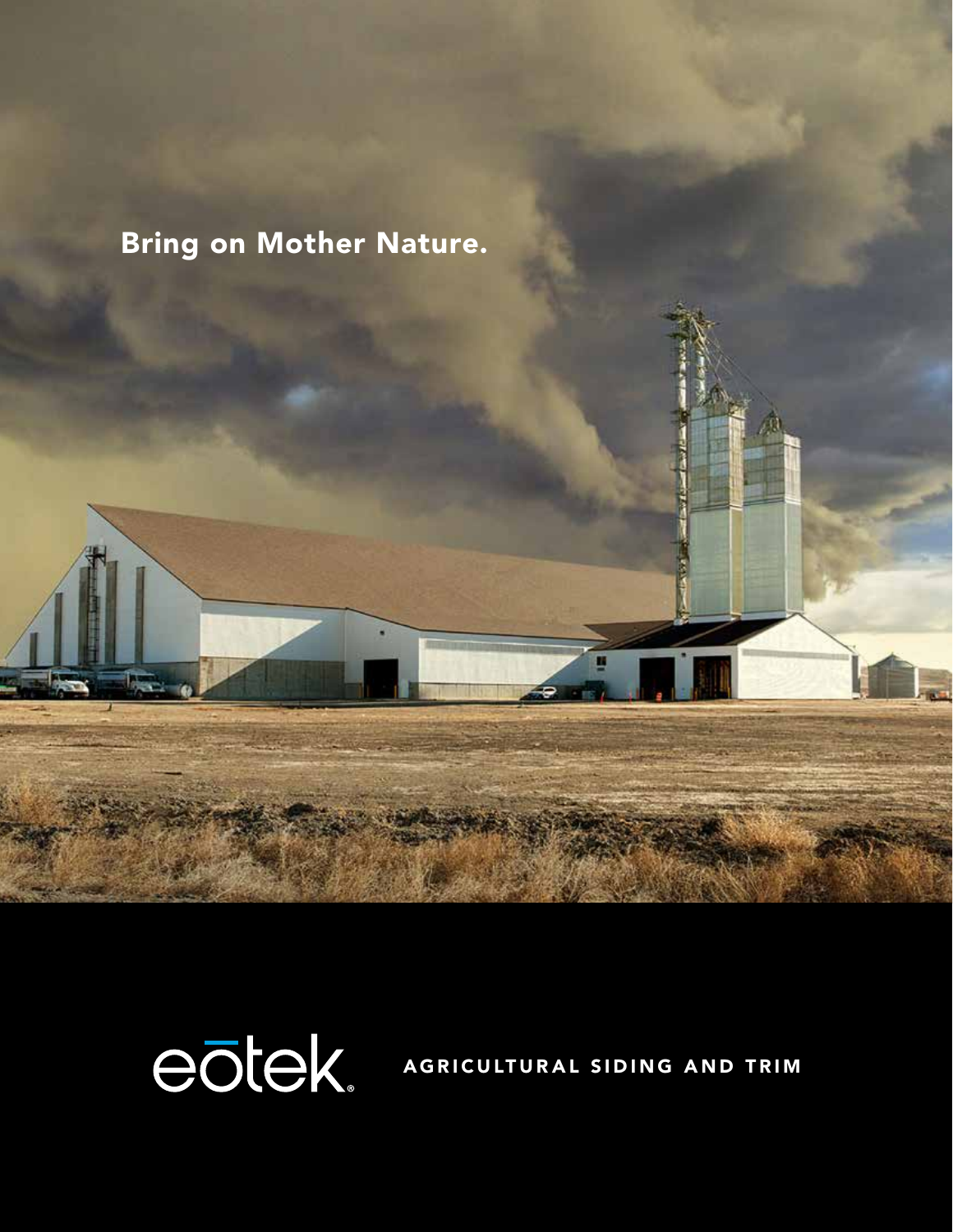### Not your grandpa's barn. Not your father's siding.

At last, man has gained the upper hand over nature's never-ending assaults: Eotek siding. With unrivaled durability, Eotek is the perfect solution for agricultural buildings.

Eotek dares the elements to take their best shot. It's virtually indestructible. Made from ultra-durable polymers, Eotek, unlike wood or wood-filled siding, is moisture-, insect-, rotand flame-resistant. And unlike vinyl, fiber cement and plastic composite, Eotek not only stands up to the harshest weather conditions, but challenging chemical environments as well. Best of all, unlike any other exterior building material today, Eotek is built for both this generation *and* the next.



Eotek's fibrous structure creates unparalleled strength and durability.



Eotek is virtually indestructible. See the results of our durability and toughness test at Eotek.com.

Eotek's substrate 50-year limited commercial warranty means your building is protected through your generation and into the next. Eotek is guaranteed against rot, splits and cracks, as well as damage caused by termites and hail. For details, visit Eotek.com/resources.



| <b>SPECIFICATIONS</b>                                                                                                                                                                                                                                      |                                                                                                                                                                                                                                                                                                                                                                                                                                                                 |                                                                                                                                                |
|------------------------------------------------------------------------------------------------------------------------------------------------------------------------------------------------------------------------------------------------------------|-----------------------------------------------------------------------------------------------------------------------------------------------------------------------------------------------------------------------------------------------------------------------------------------------------------------------------------------------------------------------------------------------------------------------------------------------------------------|------------------------------------------------------------------------------------------------------------------------------------------------|
| Siding                                                                                                                                                                                                                                                     | Trim                                                                                                                                                                                                                                                                                                                                                                                                                                                            | Accessories                                                                                                                                    |
| Siding:<br>$\bullet$ 3/8" x 8-1/4" x 12"<br>(7" reveal)<br>3/8" thickness<br>to replicate the<br>shadow line of<br>real cedar.<br>Requires no special<br>tools, equipment<br>or proprietary<br>fasteners.<br>Installs like<br>traditional<br>plank siding. | Embossed trim:<br>$\cdot$ 4" x 1" x 16"<br>$\cdot$ 6" x 1" x 16"<br>$\cdot 8" \times 1" \times 16'$<br>Available in all colors,<br>plus primed<br>Outside Corner Piece<br>(OCP) trim:<br>$\cdot$ 4" x 5/4" x 10"<br>$\cdot$ 4" x 5/4" x 16"<br>$\cdot$ 6" x 5/4" x 10"<br>$\cdot$ 6" x 5/4" x 16'<br>Available in primed only<br>Inside Corner Piece<br>(ICP) trim:<br>$\cdot$ 2" $\times$ 2" $\times$ 10"<br>$\cdot$ 2" x 2" x 16"<br>Available in primed only | Starter strip:<br>$\cdot$ 3/8" x 1-1/4" x 12"<br>Touch-up paint:<br>• Washington White<br>• Sail Cloth<br>• Cambridge Wheat<br>• Cashmere Clay |

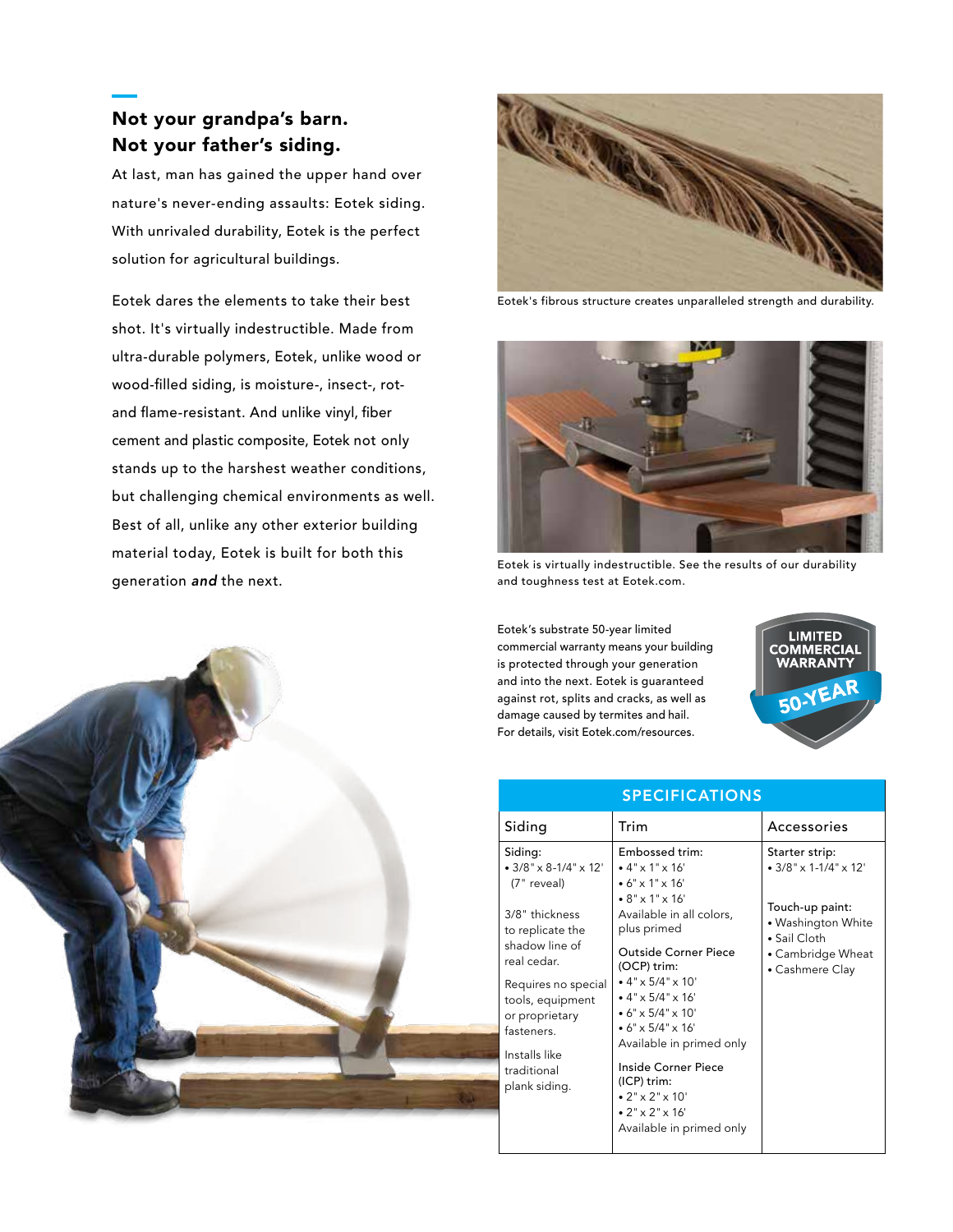#### Bring on Mother Nature.

Eotek® is staking a claim as the strongest, most durable, moisture-resistant siding on the market. Eotek stays true to form through the wettest springs, the hardest winters, and every season in between. It won't even budge when pelted by hailstones the size of golf balls. And unlike materials that absorb moisture, Eotek is rot-resistant.



Eotek can take what hailstorms dish out.

What about temperature extremes? From the highest to the lowest, Eotek simply can't be bothered. It won't split or become brittle no matter what fluctuations it endures.

Try asking all this of any other siding material, and watch everything else come up short.

#### Throw caution to the wind.

Be it hurricane, tornado or dust storm, Eotek exceeds Miami-Dade Hurricane Impact Standards by 60 percent. Known nationally for the toughest tests of wind-resistance, Miami-Dade results prove your Eotek siding can withstand highwind uplift of 300 mph.

EOTEK is available in four precoated colors: Washington White, Sail Cloth, Cambridge Wheat, and Cashmere Clay.

Or choose primed and ready for on-site painting.



"We have extremely harsh conditions in Northern Montana, and we've seen every other siding fail over time ... time and time again. One hundred mph winds, -50° wind chills and severe hail storms are very real environmental conditions in Shelby, so this needed to be seriously considered when we chose our building materials. Eotek's solid core siding has lived up to its promises and demonstrations. Believe me, we tried to break it, shatter it and destroy it, with no success."

Scott Knapton CHS-Cut Bank, Shelby, Montana



Primed and ready to paint Choose your own color